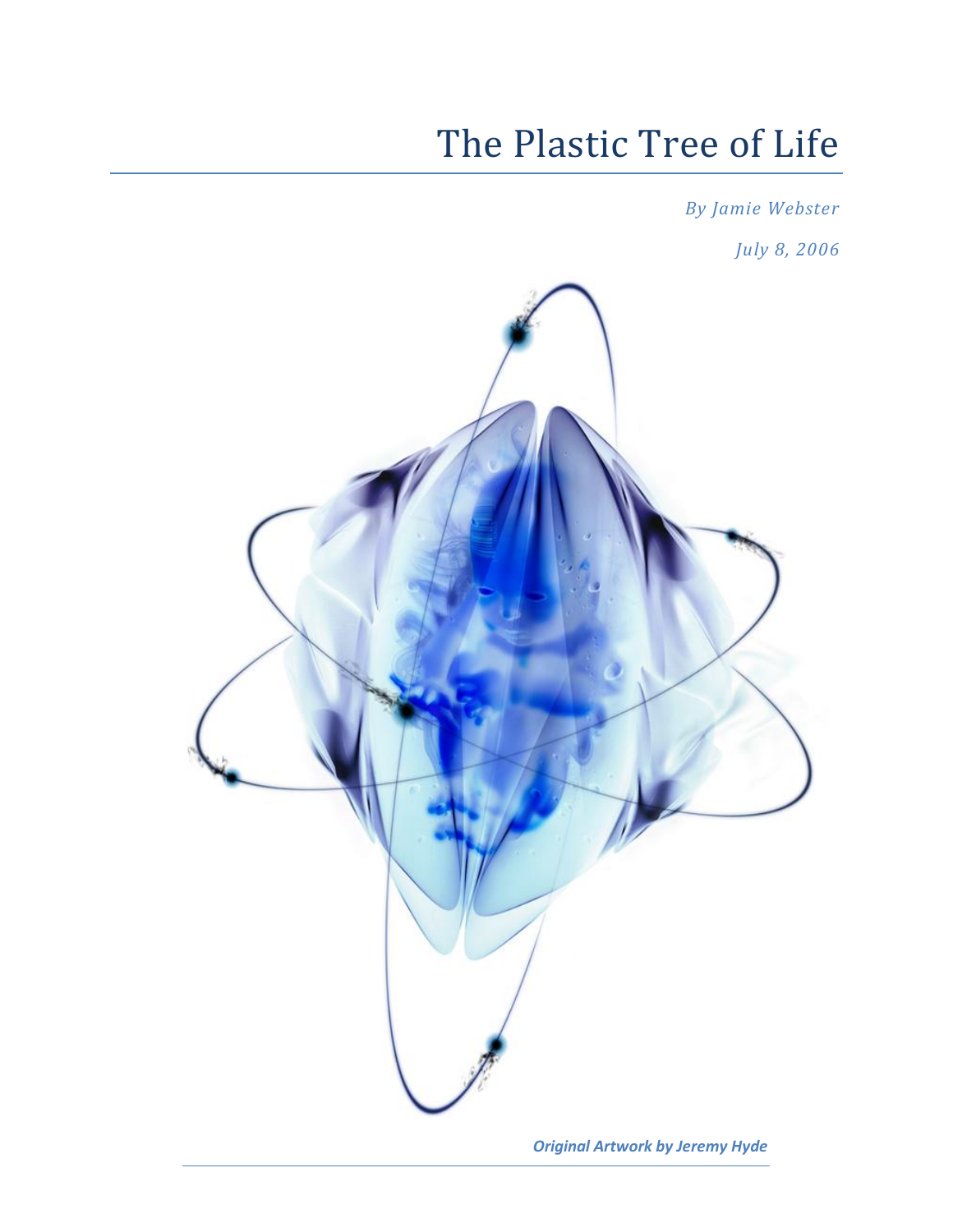'Any fool can make things bigger, more complex, and more violent. It takes a touch of genius - and a lot of courage - to move in the opposite direction.'Brian set down his copy of The Plastic Tree of Life and touched his desk where it was glowing and beeping. A blue holographic projection of a young women rose out of the desk.

"The Jackets," said the projection, "your 2pm sir."

"Yes, of course, thank you Violet," said Brian.

He marked his page and returned the book to the shelf. The door opened behind him.

"Do come in and have a seat," said Brian "I will be right with you."

"Thank you sir for seeing us," said Mr. Jacket.

"That is quite alright John", said Brian, settling down in this chair. "What can I do for you today?"

Brian looked over John Jacket, a small timid man. A banker from one of the suburban cities, on this day he was a little more transparent then normal. He knew John was a troubled man. Other than his transparent appearance, he was no worse for wear physically. The government programs looked after people physically and financially these days. If people are happy they will be productive and production is number one. Brian remembered the government's ads all too well. He shook off his thoughts and turned to Mrs. Jacket.

"How's the baby doing Kate? I was wondering if you were going to try and bypass seeing me altogether," said Brian. "I trust you are aware of the new laws that are now in effect."

Kate simply nodded and Brian continued his speech. It was the same one he gave to all new couples.

"Given the demand for production, the newborn blueprinting process has been reformatted to rebalance and reenergize the economy. As our population climbs to 10 billion, new control measures are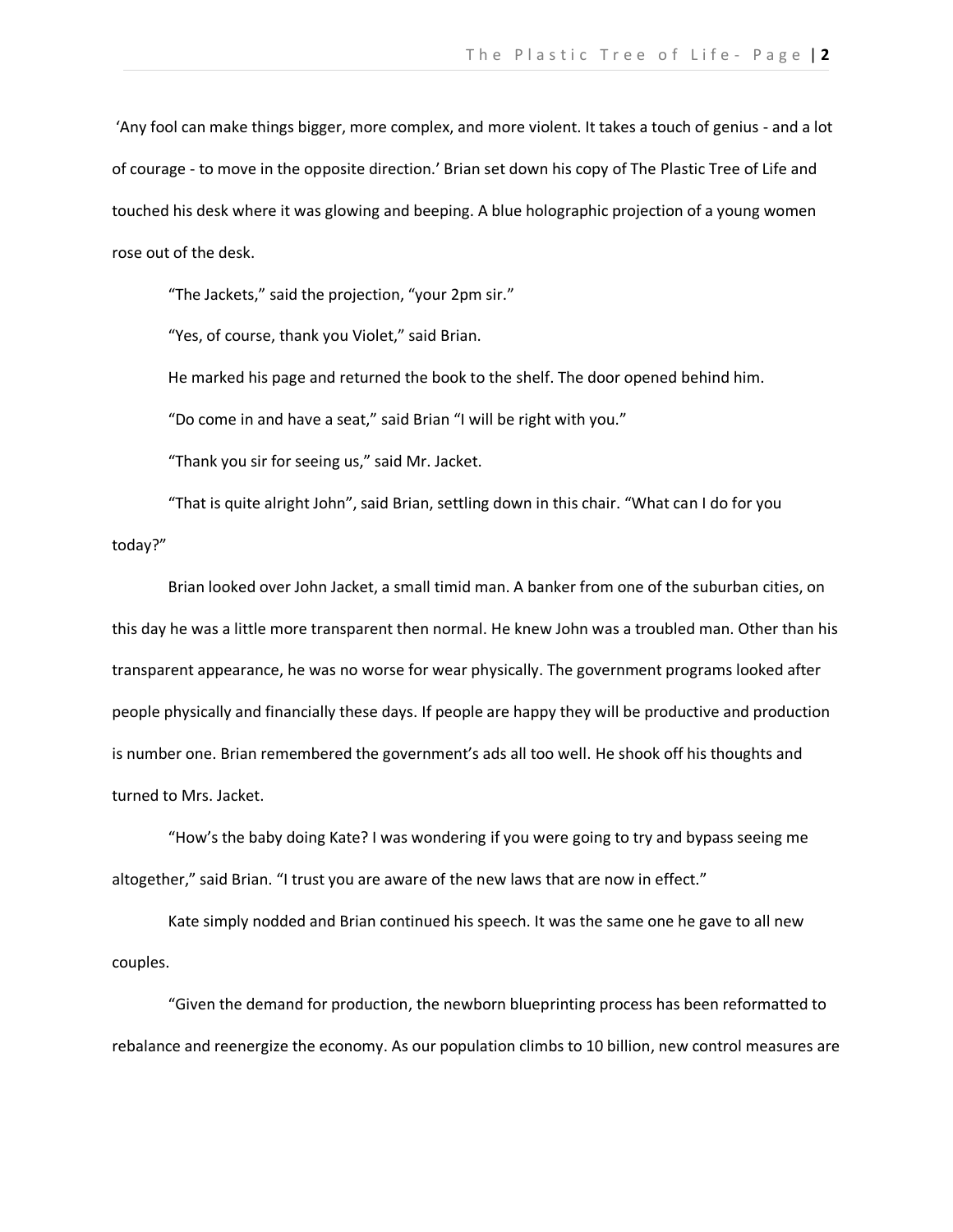needed. And so bills were passed classing the social structure and limiting the choices of these classes to the types of blueprints available."

"We can't all be lawyers and doctors," joked Brian.

"Why the hell not," interjected John. Kate gave John a swift kick in the shin that Brian barely noticed. Brian now understood why John was so transparent. He had probably been dreading this appointment for weeks. Brian remembered when people were so happy to come and see him. So happy that their baby would be blueprinted and grow up to be healthier, stronger, faster, and smarter. Reengineer their DNA to fix any wishes of the parents and like so many parents before them they wanted their kids to be better than everyone else. In turn that's just what we did, however little did that last. As the economy began to fall to pieces the government passes new bills taking over the blueprinting process and requiring new parents to register to a class. As such, blueprints in that class would be the only choices they had. People couldn't even have a child the natural way anymore.

"Bah humbug," sighed Brian. John jumped to his feet, rounded the chair and headed for the door pulling his wife behind him.

"See I told you he wouldn't help us," John whispered. Kate broke free of her husband's grasp and turned to face Brian.

"We have not even asked him yet, dear," whispered Kate to John as she returned to the seat in front of Brian's desk. It took some time for Kate to coax her husband back into his seat.

"What are we all whispering about," whispered Brian leaning forward on his desk.

"Nothing," said Kate as she shot her husband a sour look. Brian leaned back in his chair, gave a low chuckle, as a smile returned to his face.

"I am no fool you know ," said Brian. Kate smiled. John sank farther into his chair. "Of course not sir," said Kate gently "you must know that I... we only want the best for our child."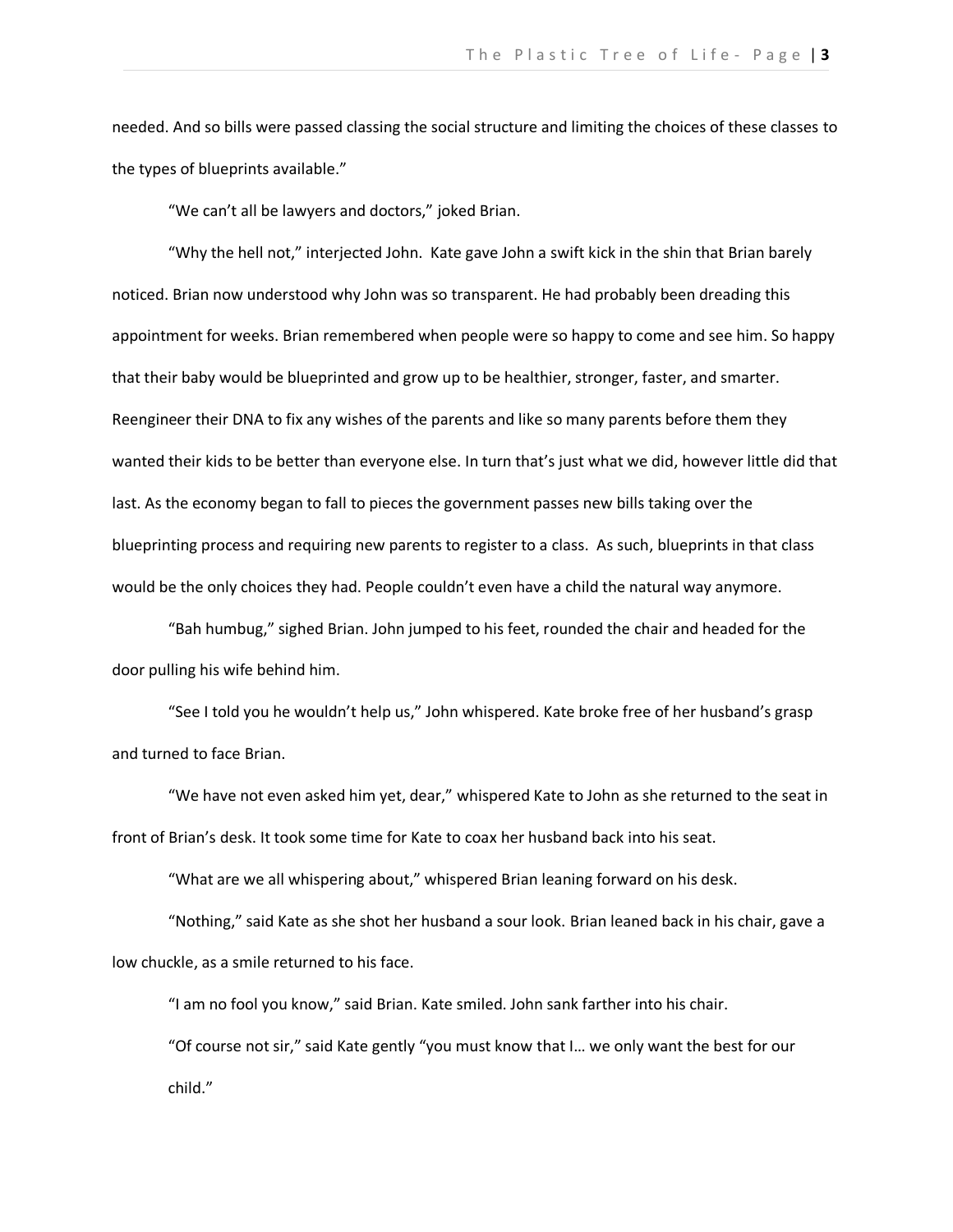"Everyone does," sighed Brian "that's why the country is in the sorry state that it's in. Do you think this is the first time someone has asked me to bend the rules. Why should I do that for you? What's so special about you? Why should I risk my job, my livelihood to help you? It's the same for everyone. You start at A and lose a letter for every genetic blemish we have to fix. In your case that's 18. Do you really want me to skimp on fixing the genes that cause cancer, aids, or the common cold just so your child can score a few points higher and become a banker like it's father? Why should I do this for you?"

John sank farther into his chair, becoming smaller by the moment. Kate simply smiled and said, "Because you care." Brian let out a heavy sigh and leaned back into his chair. Kate smiled at her husband who began to regain his shape and colour at the indication of the smile.

"Do... do you ever make a mistake..." inquired John "do you ever turn an Einstein into an average Joe?"

"I am sure we do," said Brian "but does it really matter? We just blueprint another. The system is now about balance, no matter how impractical it is.

"What ever happened to survival of the fittest, natural section and all that jazz?" interjected John.

"We destroyed nature a long time ago John," said Kate.

"That's my point," countered John.

"I know dear," Kate returned.

"To be direct, the reason we came to see you sir was because we want you to fake the blueprinting," said Kate "to bypass it all together."

"Impossible, bellow Brian "even if it could be done. The government would string me out to dry for even talking about such a thing and the child surely would not survive outside a month. The world